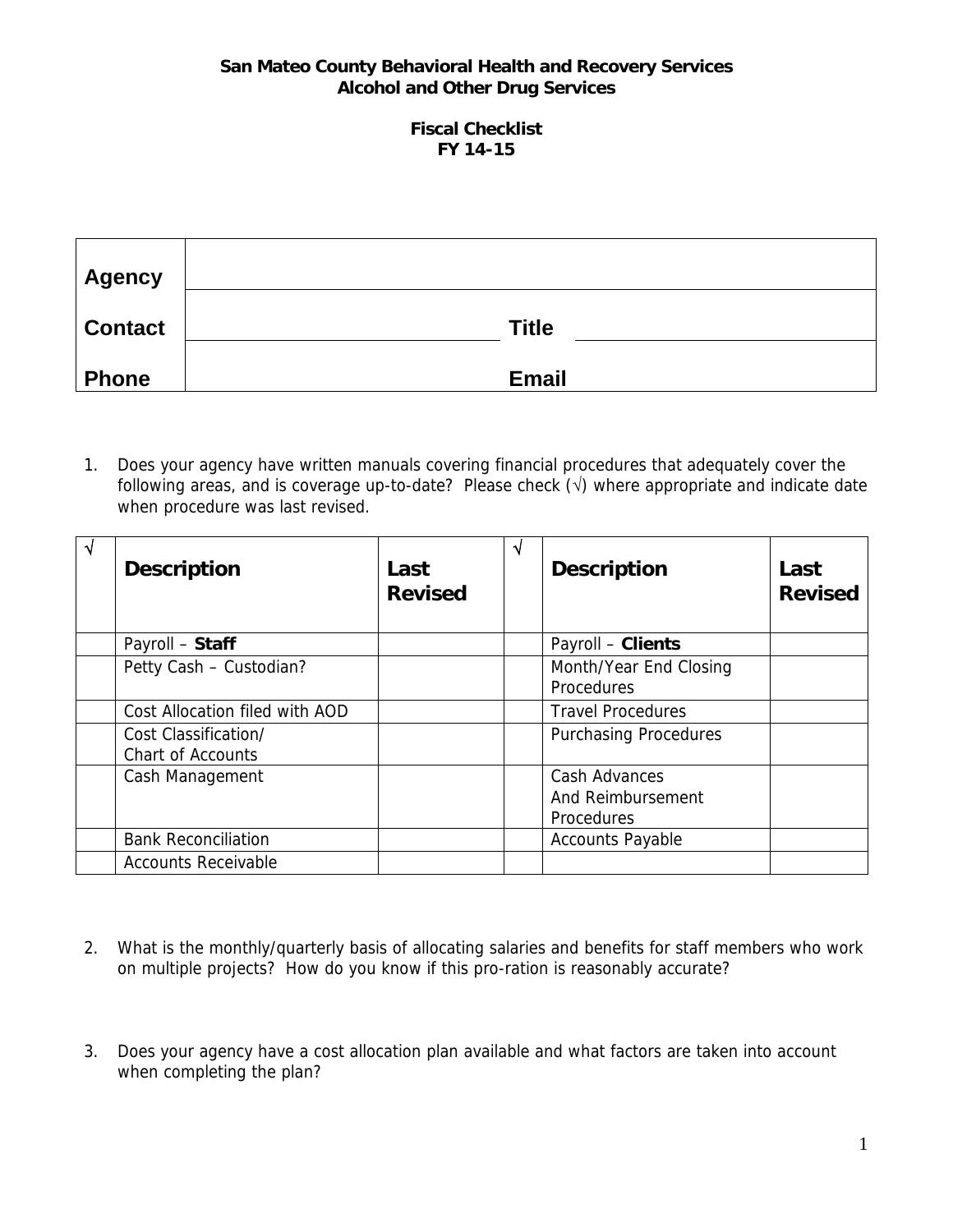### **Fiscal Checklist FY 14-15**

- 4. What is the basis for allocating overhead i.e., space costs, utilities, insurance etc.?
- 5. What is the basis for allocating travel, supplies, telephone and other routine expenses?
- 6. How are AOD funds and expenditures be recorded to separate them from those of other activities/programs?

\_\_\_\_\_\_\_\_\_ Separate checking accounts \_\_\_\_\_\_\_\_\_ Code used to classify expenses \_\_\_\_\_\_\_\_\_ Other: \_\_\_\_\_\_\_\_\_\_\_\_\_\_\_\_\_\_\_\_\_\_\_\_\_\_\_\_\_\_\_\_\_\_\_\_

Codes used to designate AOD Costs:

- 7. How do you ensure that direct expenditures are charged to the correct account classification structure (e.g., account number, contract, AOD title, cost category, etc)?
- 8. If you are receiving funds from a Federal grant, is there an indirect cost rate agreement? Is this agreement in writing and approved by the County?"

| $\Box$ Provisional<br>None                | $\Box$ Fixed Rate: | % |  |
|-------------------------------------------|--------------------|---|--|
| How is the indirect cost rate determined? |                    |   |  |
| Cognizant agency:                         |                    |   |  |
| Date rate established:                    |                    |   |  |

9. Are funds transferred from one project or account to another? What percentage is allowable for transfer without getting approval from the agency providing funding?  $\Box$  YES  $\Box$  NO %

If yes, when are transfers completed and what documentation is required to support the transfer?

- 10. Do you have policies regarding salary advances or loans to staff members? How are advances or loans accounted for in the books? Can salary advances exceed earnings-to-date?
- 11. How often are accounts/records/systems reconciled?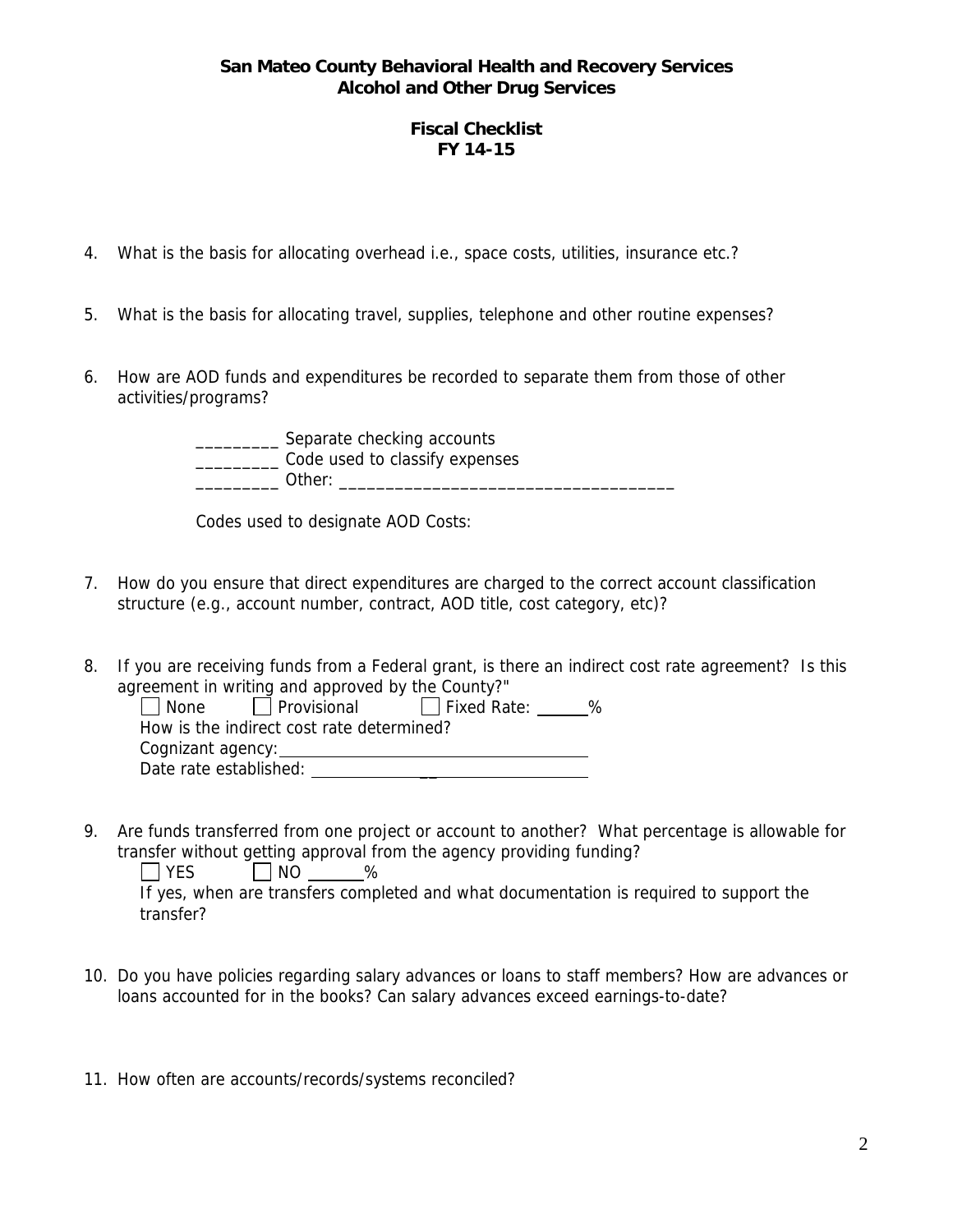## **Fiscal Checklist FY 14-15**

|     | <b>YES</b><br>12. Is a separate bank account used for payroll?<br><b>NO</b>                                                                                                                                                                                                                                                                                    |
|-----|----------------------------------------------------------------------------------------------------------------------------------------------------------------------------------------------------------------------------------------------------------------------------------------------------------------------------------------------------------------|
|     | 13. Do individuals with check-signing authority have access to accounting records?<br><b>YES</b><br><b>NO</b><br>If yes, explain:                                                                                                                                                                                                                              |
|     | 14. Can authorized signers sign their own expense or payroll checks?<br>  YES<br><b>NO</b><br>If yes, please explain:                                                                                                                                                                                                                                          |
| 15. | When a person is no longer authorized to sign checks, what action is taken?                                                                                                                                                                                                                                                                                    |
|     | 16. Do you have a source of funds to make reimbursement for costs that might be disallowed?<br><b>NO</b><br><b>YES</b><br>If yes, please explain:                                                                                                                                                                                                              |
| 17. | How long are financial records retained?<br>_years after agency audit                                                                                                                                                                                                                                                                                          |
|     | 18. Explain the steps from the authorization of expenditures to the posting to the general ledger<br>and/or the cost accounting system for the following types of transactions:<br>Clients & Staff Payroll Timesheets from hire to termination:<br><b>Residential Clients Fees:</b><br>Non-residential Participant Fees: Non-residential Participant Payments: |
|     | 19. Does your agency have a uniform, consistent and reasonable procedure for determining costs of<br>services provided?<br><b>YES</b><br><b>NO</b>                                                                                                                                                                                                             |
|     | 20. Does your agency maintain administrative manuals, directives and organization charts?<br><b>YES</b><br><b>NO</b><br>If no, please explain:                                                                                                                                                                                                                 |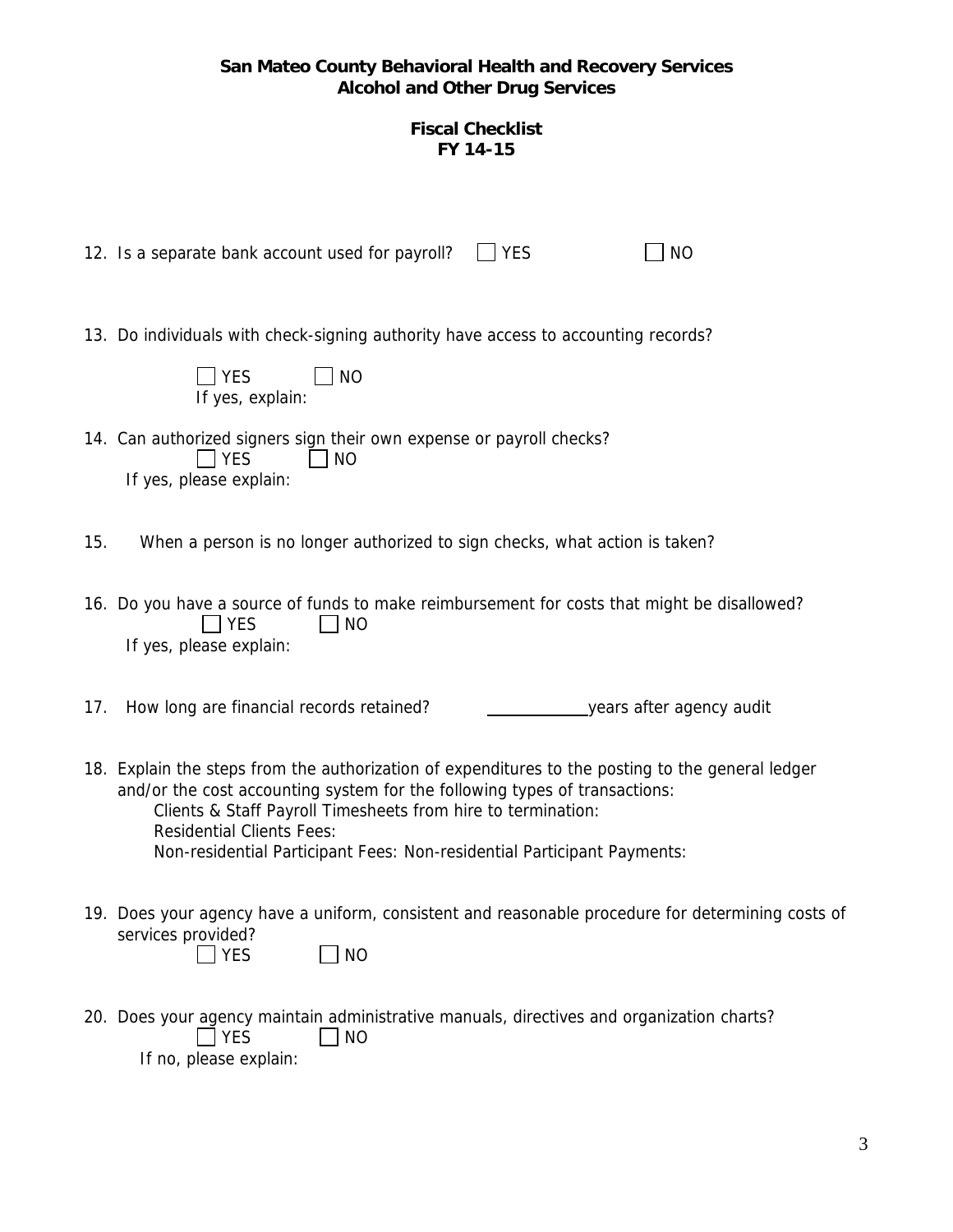## **Fiscal Checklist FY 14-15**

- 21. Does your agency have procurement procedures and property management instructions?  $\Box$  YES  $\Box$  NO If no, please explain:
- 22. Does your agency submit timely monthly and quarterly reports as required?  $\Box$  YES  $\Box$  NO If no, please explain:
- 23. Is the cost report and the current agencies audit report submitted when due to the County as stated in the contract?  $\Box$  YES  $\Box$  NO If no, please explain:
- 24. How does your agency ensure compliance with the SAPT Block Grant funds financial management standards contained in Title 45, CFR, Part 92, Sections 92.20(b)(1) through (6); Title 45 CFR, Part 74, Sections 74.21(b)(1) through (4) and (b)(7); and Title 45 CFR, Part 96, Section 96.30?
- 25. Will your agency receive \$500,000 or more in federal funds in the current fiscal year?  $\Box$  YES  $\Box$  NO If yes, please explain how your agency complies with Office of Management and Budgets (OMB) Circular A-133 requirements for a single audit or program-specific audit as required in the Single Audit Act of 1984, P.L. 98-502, and the Single Audit Act Amendments of 1996, P.L. 104-156.

I hereby certify that the above statements are true and correct.

Agency Representative Signature **Date** 

Title **Phone** 

 $\overline{\phantom{a}}$ 

 $\overline{\phantom{a}}$ 

Print Name